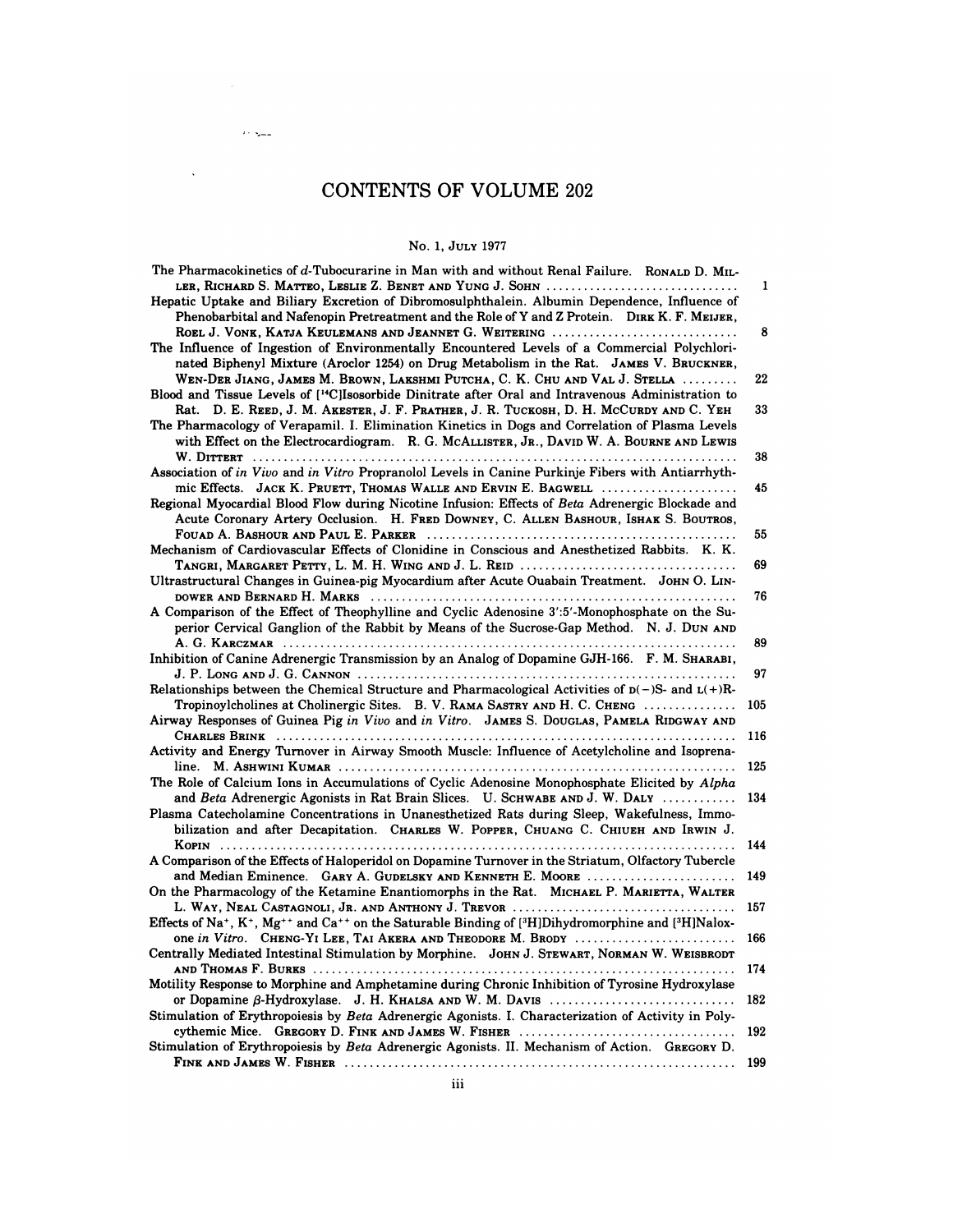| iv | <b>CONTENTS</b>                                                                                     | Vol. 202 |
|----|-----------------------------------------------------------------------------------------------------|----------|
|    |                                                                                                     |          |
|    | Effect of L-Dopa on Plasma Renin Activity with and without Inhibition of Extracerebral Dopa De-     |          |
|    | carboxylase in Dogs. MARTHA L. BLAIR, IAN A. REID AND WILLIAM F. GANONG  209                        |          |
|    | Aldosterone Antagonism Studies in the Rhesus Monkey LORENZ M. HOFMANN, HIDANIA A. PEDRERA           |          |
|    |                                                                                                     | -216     |
|    | The Role of the Kidney in the Early Nondiuretic Action of Furosemide to Reduce Elevated Left Atrial |          |
|    | Pressure in the Hypervolemic Dog. WILLIAM A. BOURLAND, DANIEL K. DAY AND HAROLD E.                  |          |
|    |                                                                                                     |          |
|    | The Effects of Haloperidol, Chlorpromazine and Propranolol on Acute Amphetamine Poisoning in the    |          |
|    | Conscious Dog. JOHN D. CATRAVAS, I. W. WATERS, JOHN P. HICKENBOTTEM AND W. MARVIN                   |          |
|    |                                                                                                     |          |
|    |                                                                                                     | -230     |

# No. 2, AUGUST <sup>1977</sup>

| Davis                                                                                                                                                                                                                                                                                                                          | 230        |
|--------------------------------------------------------------------------------------------------------------------------------------------------------------------------------------------------------------------------------------------------------------------------------------------------------------------------------|------------|
| No. 2, AUGUST 1977                                                                                                                                                                                                                                                                                                             |            |
| Carbon Disulfide. I. The Metabolism of Inhaled Carbon Disulfide in the Rat. MICHAEL J. MCKENNA                                                                                                                                                                                                                                 | 245        |
| Carbon Disulfide. II. A Proposed Mechanism for the Action of Carbon Disulfide on Dopamine $\beta$ -Hy-<br>droxylase. MICHAEL J. MCKENNA AND VICTOR DISTEFANO<br>Inhibition of Norepinephrine Accumulation by Amphetamine Derivatives: Studies with Rat Brain and                                                               | 253        |
| Rabbit Aorta. GLENN S. TAKIMOTO, ARTHUR K. CHO AND JAMES C. SCHAEFFER<br>Kinetics of Accumulation, Efflux and the Pharmacological Effects of Tritiated Dihydroazapetine on<br>the Rabbit Aorta. ROBERT R. RUFFOLO, JR., JOHN W. FOWBLE, DUANE D. MILLER AND POPAT N.                                                           | 267        |
| The Site and the Mechanism of Phenoxybenzamine Potentiation of the Pressor Response to Oxytocin<br>and Vasopressin: In Vivo and Isolated Aortic Strips Studies. EDWARD F. ERKER AND W. Y.                                                                                                                                      | 278        |
| Requirements for Angiotensin Tachyphylaxis in Smooth Muscles. THEREZINHA B. PAIVA, MARIA                                                                                                                                                                                                                                       | 287        |
| Adrenergic Receptor Mechanisms Involved in the Hyperglycemia and Hyperlacticacidemia Produced<br>by Sympathomimetic Amines in the Cat. SHU-HUI KUO, JOSEPH K. KAMAKA AND BERT K. B.                                                                                                                                            | 294        |
| Central Depression of Carotid Baroreceptor Pressor Response, Arterial Pressure and Heart Rate by<br>5-Hydroxytryptophan: Influence of Supracollicular Areas of the Brain. A. S. TADEPALLI, E.                                                                                                                                  | 301        |
| MILLS AND S. M. SCHANBERG (and according to the contract of the main state of the main state of the main state of the state of the main state of the main state of the main state of the main state of the main state of the m<br>Leakage of dl-Propranolol from Cerebrospinal Fluid to the Bloodstream in the Rabbit. WARWICK | 310        |
| P. ANDERSON, PAUL I. KORNER, ALEX BOBIK AND JOHN P. CHALMERS<br>Pharmacological Studies of OPC-2009, a Newly Synthesized Selective Beta Adrenoceptor Stimulant,<br>in the Bronchomotor and Cardiovascular System of the Anesthetized Dog. YOUICHI YABUUCHI,                                                                    | 320        |
| Differences in Pulmonary and Cardiovascular <i>Beta</i> Receptors in the Guinea Pig and Rabbit. R. M.                                                                                                                                                                                                                          | 326<br>337 |
| The Relationship between Cyclic Nucleotide Levels and Glycogen Phosphorylase Activity in Isolated<br>Rat Hearts Perfused with Epinephrine and Acetylcholine. RUSSELL M. GARDNER AND DONALD O.                                                                                                                                  |            |
| Binding and Effect of Tritiated Quinidine on Cardiac Subcellular Enzyme Systems: Sarcoplasmic<br>Reticulum Vesicles, Mitochondria and Na+, K+-Adenosine Triphosphatase. HENRY R. BESCH,                                                                                                                                        | 346        |
| Pharmacokinetics of Quinidine in Humans after Intravenous, Intramuscular and Oral Administra-<br>tion. DAVID J. GREENBLATT, HENRY J. PFEIFER, HERMANN R. OCHS, KATE FRANKE, DEAN S.                                                                                                                                            | 354        |
| MacLaughlin, Thomas W. Smith and Jan Koch-Weser<br>Epinephrine and Recovery from Punishment. WILLIAM C. HOLZ, ROBERT G. PENDLETON, WILLIAM                                                                                                                                                                                     | 365        |
| Theophylline Action on Sodium Fluxes in Frog Striated Muscle. E. T. HAYS, P. HOROWICZ AND J. G.                                                                                                                                                                                                                                | 379        |
| Facilitatory and Inhibitory Effects of y-Aminobutyric Acid on Ganglionic Transmission in the Sym-<br>pathetic Cardiac Nerves of the Dog. Tomohiko Kimura, Hiroshi Imamura and Koroku Hashi-                                                                                                                                    | 388        |
| Motor Nerve Terminal Facilitatory Action of SQ 20009: An Inhibitor of Cyclic Nucleotide Phospho-                                                                                                                                                                                                                               | 397        |
| Studies on the Direct Spinal Action of Narcotics in the Production of Analgesia in the Rat. TONY                                                                                                                                                                                                                               | 404        |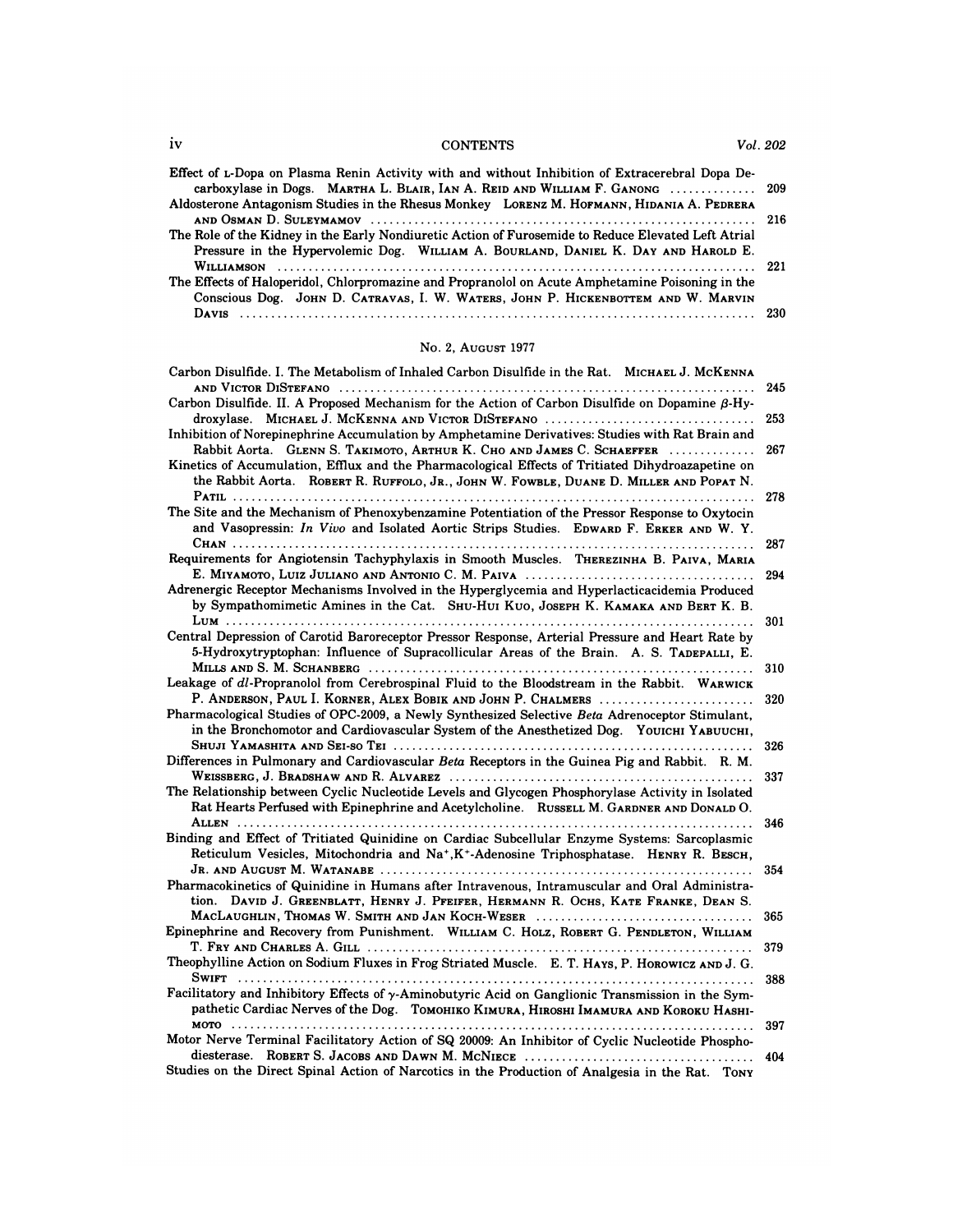# *1977* CONTENTS **V**

| 1977 | <b>CONTENTS</b>                                                                                                 | v   |
|------|-----------------------------------------------------------------------------------------------------------------|-----|
|      |                                                                                                                 |     |
|      | Effects of Morphine and Haloperidol on the Electrical Activity of Rat Nigrostriata Neurons. KATSUYA             |     |
|      |                                                                                                                 |     |
|      | The Analgesic Action of Baclofen [ $\beta$ -(4-Chlorophenyl)- $\gamma$ -Aminobutyric Acid]. RICHARD A. LEVY AND |     |
|      |                                                                                                                 |     |
|      | Antiproliferative Activity of Anti-Inflammatory Drugs in Two Mammalian Cell Culture Lines. VAL-                 |     |
|      | DEMAR HIAL, MARIA C. F. DE MELLO, ZDENKA HORAKOVA AND MICHAEL A. BEAVEN  446                                    |     |
|      | Alteration of $\Delta^9$ -Tetrahydrocannabinol-Induced Teratogenicity by Stimulation and Inhibition of Its      |     |
|      | Metabolism. RAYMOND D. HARBISON, BERNARDO MANTILLA-PLATA AND DAVID J. LUBIN  455                                |     |
|      | Inhibition of Transport and Prevention of Toxicity of Cephaloridine in the Kidney. Dose-Responsive-             |     |
|      | ness of the Rabbit and Guinea Pig to Probenecid. BRUCE M. TUNE, KAI YIN WU AND RICHARD                          |     |
|      |                                                                                                                 | 466 |
|      | Transport and Toxicity of Cephaloridine in the Kidney. Effect of Furosemide, p-Aminohippurate and               |     |
|      | Saline Diuresis. BRUCE M. TUNE, KAI YIN WU, DORIS F. LONGERBEAM AND RICHARD L. KEMPSON 472                      |     |
|      | Evaluation of Anticonvulsants in Barbiturate Withdrawal. MICHIKO OKAMOTO, HOWARD C. ROSEN-                      |     |
|      |                                                                                                                 | 479 |
|      |                                                                                                                 | 490 |

# No. 3, SEPTEMBER 1977

|                                                                                                                                                                                                                                                                                                    | 490        |
|----------------------------------------------------------------------------------------------------------------------------------------------------------------------------------------------------------------------------------------------------------------------------------------------------|------------|
| No. 3. SEPTEMBER 1977                                                                                                                                                                                                                                                                              |            |
| Nitrous Oxide Self-Administration by the Squirrel Monkey. RONALD W. WOOD, JAMES GRUBMAN<br>Some Effects of Cocaine and Two Cocaine Analogs on Schedule-Controlled Behavior of Squirrel Mon-                                                                                                        | 491        |
| keys. R. D. SPEALMAN, S. R. GOLDBERG, R. T. KELLEHER, D. M. GOLDBERG AND J. P. CHARLTON<br>Ornithine Decarboxylase in Developing Rat Heart and Brain: Role of Sympathetic Development for<br>Responses to Autonomic Stimulants and the Effects of Reserpine on Maturation. JORGE BAR-              | 500        |
| Acute Changes in Central Serotonin Metabolism Induced by the Blockade or Stimulation of Serotoner-<br>gic Receptors during Ontogenesis in the Rat. S. BOURGOIN, F. ARTAUD, A. ENJALBERT, F. HÉRY,                                                                                                  | 510        |
| Conformationally defined Adrenergic Agents. II. The Effect of Endo- and Exo-2-Aminobenzabicyclo-<br>[2.2.2.]Octene, Conformationally Defined Amphetamines Analogs, on the Uptake and Release of<br>Central Catecholamines. R. MARTIN BARTHOLOW, LEE E. EIDEN, JAMES A. RUTH, GARY L.               | 519        |
| The Release of Endogenous Norepinephrine and Dopamine from Cerebral Cortex by Amphetamine.                                                                                                                                                                                                         | 532        |
| ELLEN B. ARNOLD, PERRY B. MOLINOFF AND CHARLES O. RUTLEDGE<br>Participation of an Endogenous Ca <sup>++</sup> -Binding Protein Activator in the Development of Drug-Induced<br>Supersensitivity of Striatal Dopamine Receptors. M. GNEGY, P. UZUNOV AND E. COSTA                                   | 544<br>558 |
| Studies on the Mechanism of Stimulation of Dopamine Synthesis by Amphetamine in Striatal Slices.                                                                                                                                                                                                   | 565        |
| Comparison between the Neurotoxic and Serotonin-Depleting Effects of Various Halogenated Deriv-<br>atives of Amphetamine in the Rat. JOHN A. HARVEY, SCOTT E. MCMASTER AND RAY W. FULLER<br>Endogenous Inhibitors of Dopamine $\beta$ -Hydroxylase: Separation of Multiple Forms and Access to the | 581        |
| Lanthanum Block of Contraction and of Relaxation in Response to Serotonin and Dopamine in Mol-                                                                                                                                                                                                     | 590        |
| luscan Catch Muscle. YOJIRO MUNEOKA AND BETTY M. TWAROG<br>Subsensitivity of the Presynaptic Alpha Adrenoceptors after Short-Term Surgical Denervation of                                                                                                                                          | 601        |
| the Cat Nictitating Membrane. S. Z. LANGER AND M. A. LUCHELLI-FORTIS<br>Delay in Nerve Degeneration after Sympathectomy of the Submaxillary Gland of the Rat by Treat-<br>ment with Pargyline, Nialamide or β-TM-10. SONIA ARBILLA, CARLOS J. PEREC AND FRANCISCO                                  | 610        |
| Studies on the Interactions of Propranolol with Adrenergic Neurons. DAVID A. SAELENS, HERMAN B.                                                                                                                                                                                                    | 622        |
| Calcium Antagonist Activity of Methadone, l-Acetylmethadol and l-Pentazocine in the Rat Aortic                                                                                                                                                                                                     | 635<br>646 |
| Single-Dose Tolerance to Morphine Hypothermia in the Rat: Differentiation of Acute from Long-Term                                                                                                                                                                                                  | 654        |
| Electric Shock Titration: Effects of Morphine, Methadone, Pentazocine, Nalorphine, Naloxone, Diaze-<br>pam and Amphetamine. LINDA A. DYKSTRA AND D. E. MCMILLAN                                                                                                                                    | 660        |